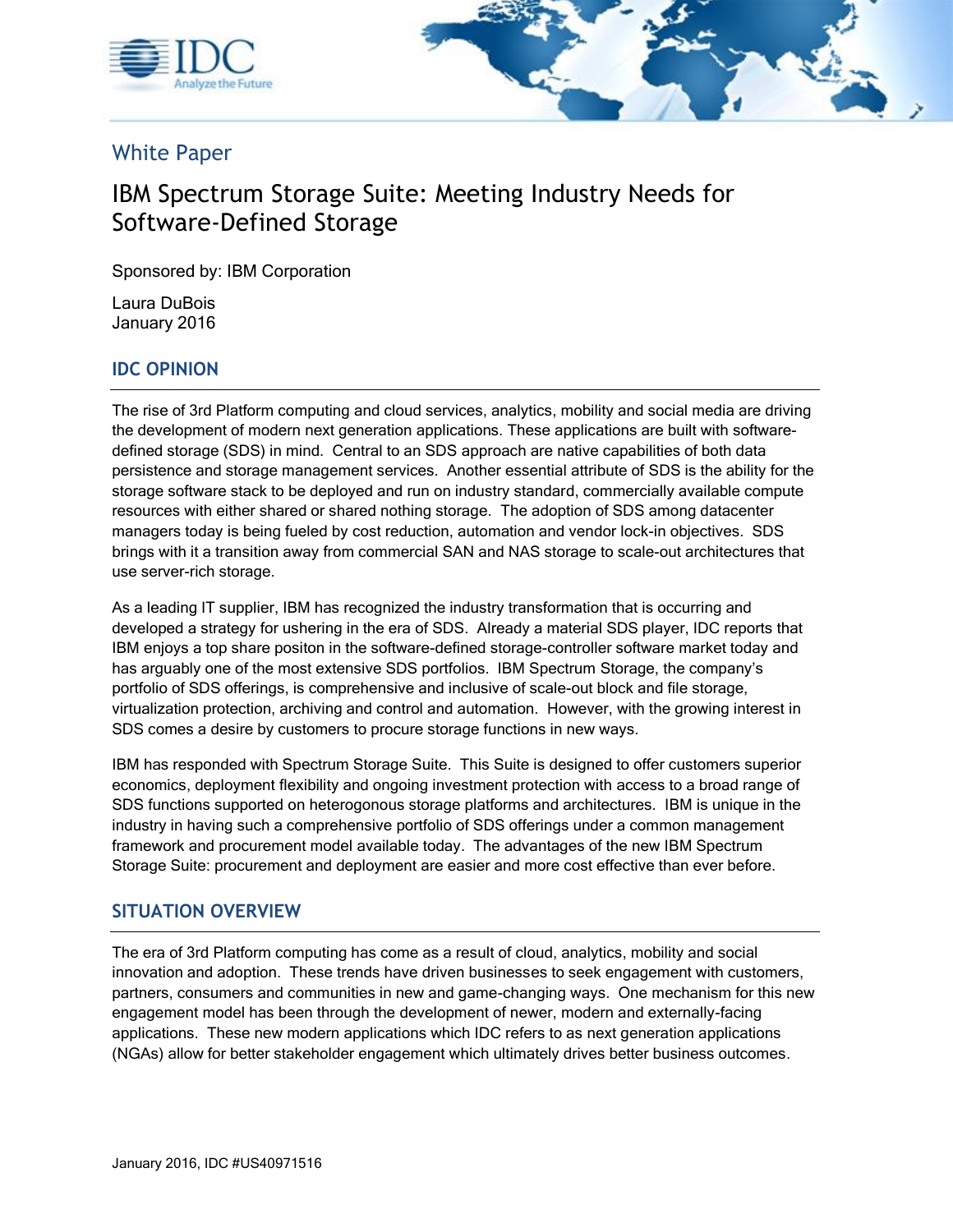These NGAs share a common set of design considerations and from an architectural approach tend to be diverse from traditional, commercial enterprise applications. NGAs are commonly custom built, horizontally scalable and stateless in nature. These applications are composite-based, leverage micro-services and are built with or rely heavily on open source software in their development. Many such applications employ new database approaches which are schema-less in nature including document, key/value and other NoSQL databases which in turn enable greater developer flexibility. Many of these NGAs are developed using a continuous development/continuous integration model employing a DevOps organizational structure and approach. As it pertains to the underlying compute and storage infrastructure, the application itself is designed to provide for resiliency and availability – the application assumes the underlying hardware will fail. As such, NGAs make greater use of scaleout, software-defined storage approaches with shared or shared nothing storage architectures.

At the same time that NGAs are being developed and relying on software-defined infrastructure, centralized IT organizations must maintain existing storage environments. With existing infrastructure, challenges abound. Data growth continues unabated and is exacerbated by mobility, analytics and IoT demands. The current storage environments in most datacenters is a mix of storage platforms, protocols and vendors challenging standardization, consolidation and cost reduction. There is an insatiable need for better performance in IOPS and reduced latency. This need is being met with the growing use of flash memory in server and shared storage architectures. However, customers face ongoing challenges with reducing storage costs, mitigating vendor lock-in and providing greater levels of infrastructure automation. These requirements are ushering in the era of software-defined storage, a topic IDC has studied extensively in the software-defined storage research series.

According to this research, software-defined storage is being adopted by cloud providers and enterprises alike. In fact, 60% of firms are committed to an SDS approach. Why? SDS provides an economically advantageous transition away from commercial scale-up SAN and NAS storage to scaleout architectures that use server-rich storage. SDS offers flexibility in procurement models including software running on industry-standard servers, to appliances to cloud-based services. Customers who can leverage a software-stack that can run on heterogeneous infrastructure aids in mitigating vendor lock-in at the hardware level. And leading SDS approaches are increasingly making open APIs available, further mitigating lock-in while enabling the automation of infrastructure provisioning. These factors are and will continue to drive the ongoing adoption of SDS over the next decade and successful suppliers are responding.

#### **IBM SPECTRUM STORAGE OVERVIEW**

IBM Spectrum Storage is a comprehensive family of SDS offerings developed by IBM to address today's leading operational storage challenges and business needs. The Spectrum Storage family of offerings spans scale-out block and file storage, storage virtualization, data protection, archiving and storage management and automation functions. While each offering serves a different use case, all the products share a flexible deployment model and supplier. IDC research on SDS indicates 70% of firms committed to SDS favor a single vendor approach. Each Spectrum Storage offering can be procured and deployed as software-only running on server-based storage, as IBM appliances or as cloud services. In addition to deployment flexibility, all the Spectrum Storage offerings support a broad range of heterogeneous storage platforms and architectures, including IBM and third party platforms. Each module in the Spectrum family is described below: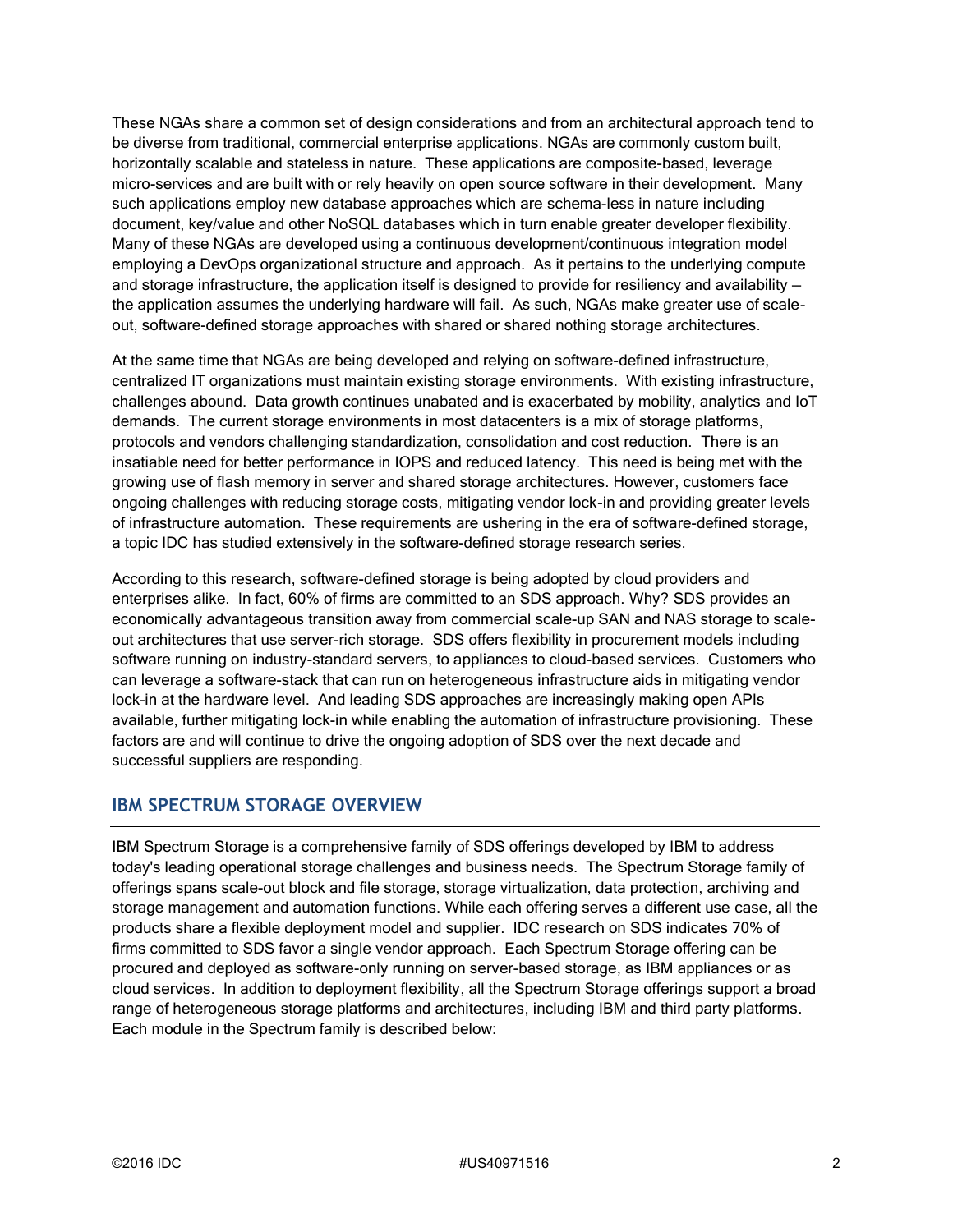- Spectrum Control provides efficient infrastructure management for virtualized, cloud and softwaredefined storage to simplify and automate storage provisioning, capacity management, availability monitoring and reporting
- Spectrum Virtualize provides industry-leading virtualization that transforms existing and new storage and streamlines deployment for a simpler, more responsive, scalable and cost-efficient IT infrastructure
- Spectrum Accelerate includes enterprise-class software-defined block storage services. It deploys rapidly on- or off-premise including as-a-service, adds extreme flexibility to cloud deployments and offers superb savings through simplicity and license transferability.
- Spectrum Scale provides software-defined-storage to make management at scale easier, efficient, and intelligent. Global shared access to data with unified file, object and HDFS support enables unprecedented savings and agility for clusters, clouds and analytics.
- Spectrum Protect enables reliable, efficient data protection and resiliency for software-defined, virtual, and physical and cloud environments.
- Spectrum Archive enables the automatic movement of infrequently accessed data from disk to tape to lower costs while retaining ease of use and without the need for proprietary tape applications

# **INTRODUCING IBM SPECTRUM STORAGE SUITE**

With the introduction of the IBM Spectrum Storage Suite, customers can now have unlimited access to all the offerings of the Spectrum Storage family. Spectrum Storage Suite is both a new bundle and licensing model where all capabilities are available on a flat, cost-per-TB basis. While licensing of the individual modules is still available, customers can now easily license the Spectrum software together in either a perpetual or term agreement. The per-TB pricing allows for greater cost predictability as storage capacity demands vary over time. The IBM Spectrum Suite is designed with change in mind, both in terms of capacity and feature/functions needed. In short, a single license for all the functionality is available and customers only pay for the TBs they use in production. Any use of Spectrum Storage Suite in non-production environments is excluded from per-TB pricing.

#### *License Entire Suite Together — Reduce Complexity and Cost*

With the broad set of functions included in the Spectrum Storage family, customers are unconstrained with the functionality they can use. With the successful deployment of several offerings in the Spectrum Storage family, customers wanted to expand their deployment over time which resulted in additional transitions, longer time to deployment and value and was quite costly. With the availability of the Suite, customers now can license together all the functionality in a single license agreement. This license agreement, available on a term, perpetual or utility basis, can offer customers as much as a 50% savings over procuring all the modules independently. Refer to Table 1 for licensing options.

# *License Based on Usable TBs — Pay Only for What You Use*

Licensing is based on a cost-per-TB basis which means customers pay only for what they use. This results in an economic advantage in that customers can avoid a large capital outlay for infrastructure that is not yet in use. The licensing model also allows for a greater use of opex dollars and a corresponding decrease in the use of capex dollars. This is particularly attractive for those customers seeking to shift away from procuring commercial storage systems managed as capex to a software licensing model managed as opex.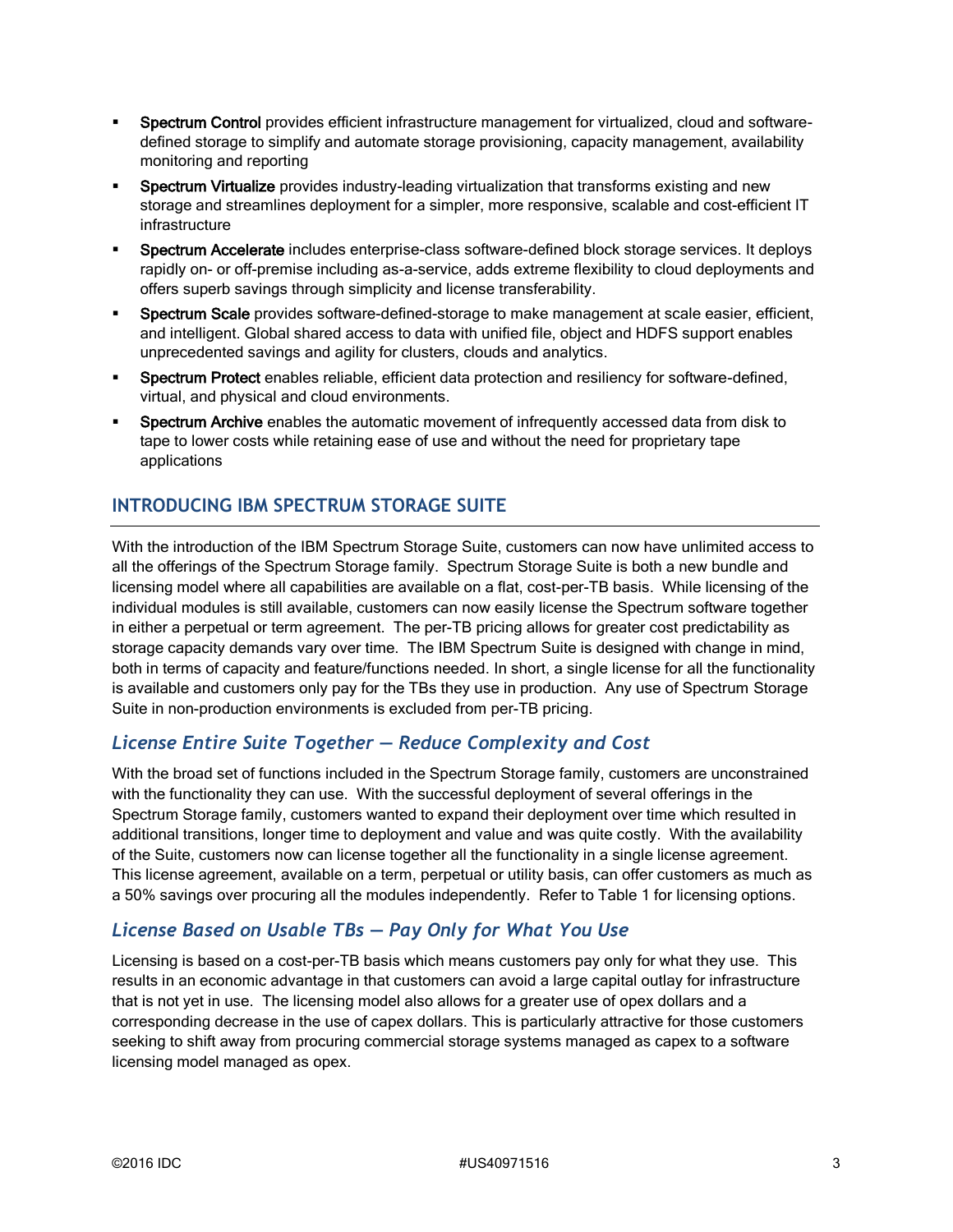## *Unlimited Use in Non Production — No Cost for Test/Dev Environments*

As a result of 3rd Platform computing and the development of NGAs, there is an increasing need for developing custom applications with corresponding test and development infrastructure requirements. For these customers, the use of Spectrum Storage Suite is unlimited in their non-production environments. As a result, DevOps teams incur no cost for the scale-out block and file capacity functions, protection functions, archiving functions as so on. This allows for management of data across its entire lifecycle, and leveraging clones, mirrors and snapshot copies in a zero cost manner.

#### *Common Management — Improve Operational Productivity and Reduce Error*

The IBM Spectrum Storage Suite includes all components of the family, and each shares a common management model. A similar user interface across all the offerings reduces training time and associated cost, increases administrator productivity and mitigates human error. The Suite is managed under a common, consolidated support agreement which simplifies the management of IBM support calls, maintaining contracts and license keys.

## **TABLE 1**

#### **IBM Spectrum Storage Suite Licensing Options**

|   | Perpetual License Agreement                                                                    | Term-Based License Agreement                                                                                | Utility-Based License Agreement                                                |
|---|------------------------------------------------------------------------------------------------|-------------------------------------------------------------------------------------------------------------|--------------------------------------------------------------------------------|
|   | Designed for capital expenditure<br>budgeting                                                  | Designed for operational<br>٠<br>expenditure budgeting                                                      | Designed for operational<br>٠<br>expenditure budgeting                         |
|   | One-time, upfront purchase of a<br>single license for all products                             | A single license for all products,<br>$\bullet$<br>with cost per terabyte of storage                        | Combination of perpetual- and<br>٠<br>monthly-style licenses:                  |
|   | Annual subscription and support<br>fee for access to technical support<br>and product upgrades | Licensed for a specified term,<br>$\bullet$<br>usually one to 60 months                                     | One-time, upfront<br>purchase                                                  |
| ٠ | Ideal for users with slower growing<br>or easier-to-predict capacity needs                     | License for use of software.<br>$\bullet$<br>download updates and technical<br>support for the license term | Per-terabyte and per-<br>term licensing<br>Ideal for service providers or<br>٠ |
|   | ٠                                                                                              | Ideal for users with rapidly growing<br>capacity needs or who experience<br>short-term spikes in demand     | others with more complex storage<br>needs                                      |

#### **CONCLUSION**

The storage industry is facing a transformative shift away from traditional SAN- and NAS-based architectures to an SDS approach. IDC research indicates that over the next decade, there will be a growing use of server-rich storage architectures leveraging SDS software. Conversely, there will a decline in traditional external storage appliances. Datacenter storage suppliers are left with two choices: continue to do things status quo or respond to changing user needs. As a leading IT supplier, IBM has recognized the industry transformation. In response, the company has developed a comprehensive strategy — in terms of both products and licensing terms — for software-defined infrastructure. Customers evaluating SDS offerings should place the IBM Spectrum Storage Suite on their short list for evaluation.